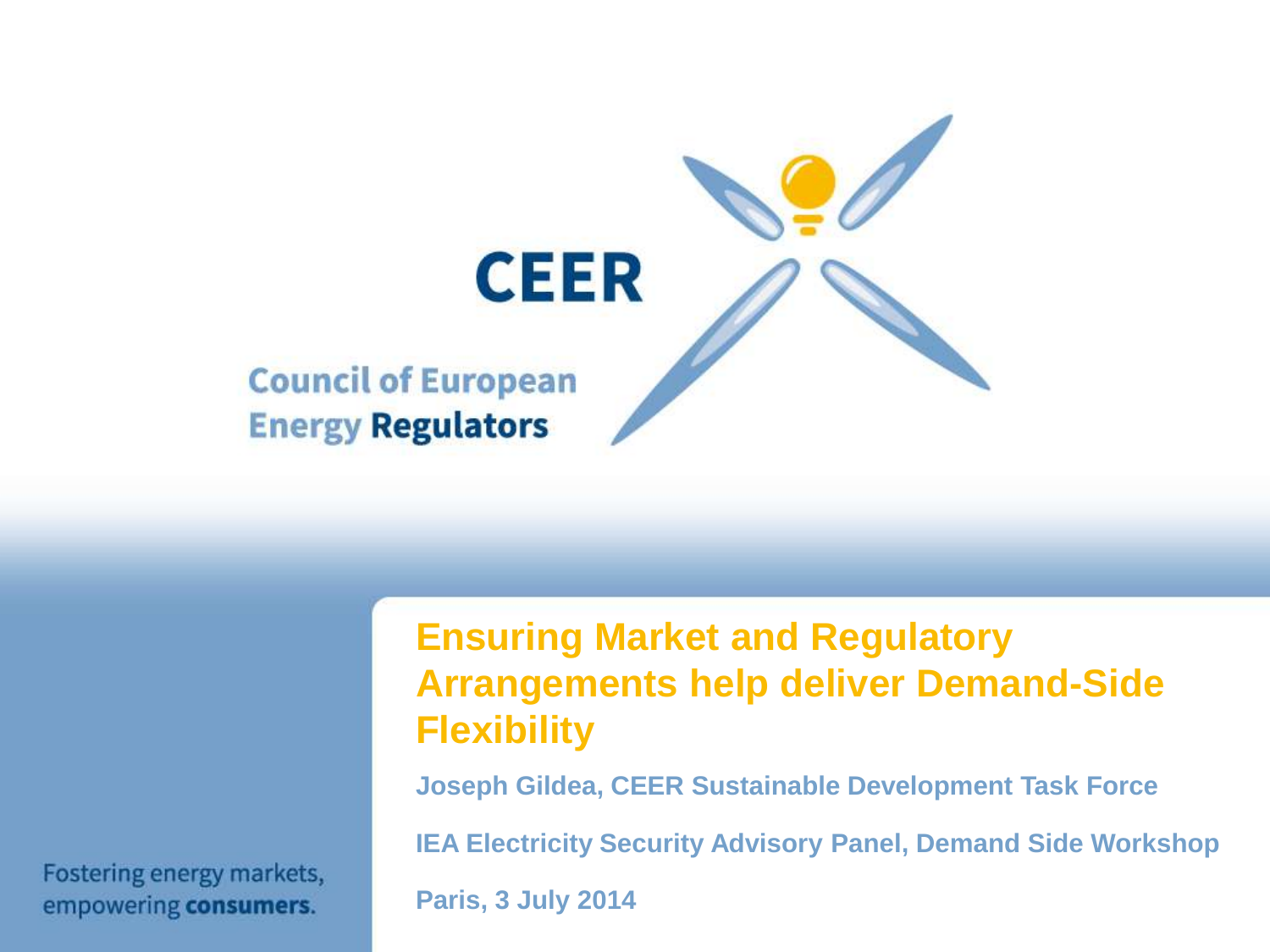

# **CEER's work on Demand-Side Flexibility**

#### • Who are we?

► The Council of European Energy Regulators : the voice of Europe's national regulators of electricity and gas at EU and international level

 $\triangleright$  We cooperate and exchange best practice to deliver a competitive, efficient and sustainable European internal energy market

# • Why Demand-Side Flexibility?

- ► The Energy Efficiency Directive (2012) places requirements on regulators to promote demand side
- ► There are huge potential benefits if we can harness DSF and make it work in the best interests of European consumers

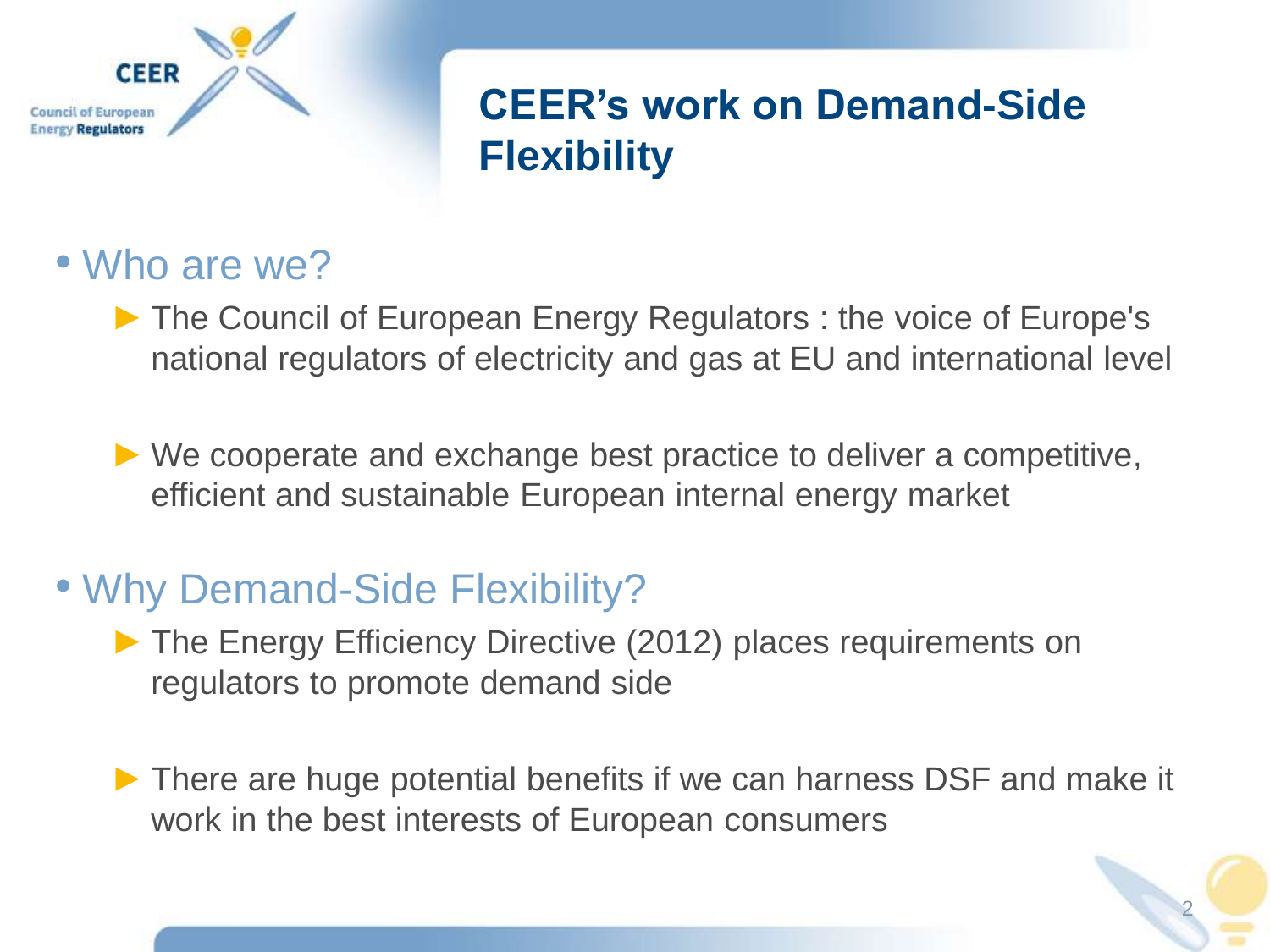

#### **Agenda**

# •*The potential value of Demand-Side Flexibility*

•*Unlocking that value through open markets*

3

•*Principles to govern Demand-Side Flexibility*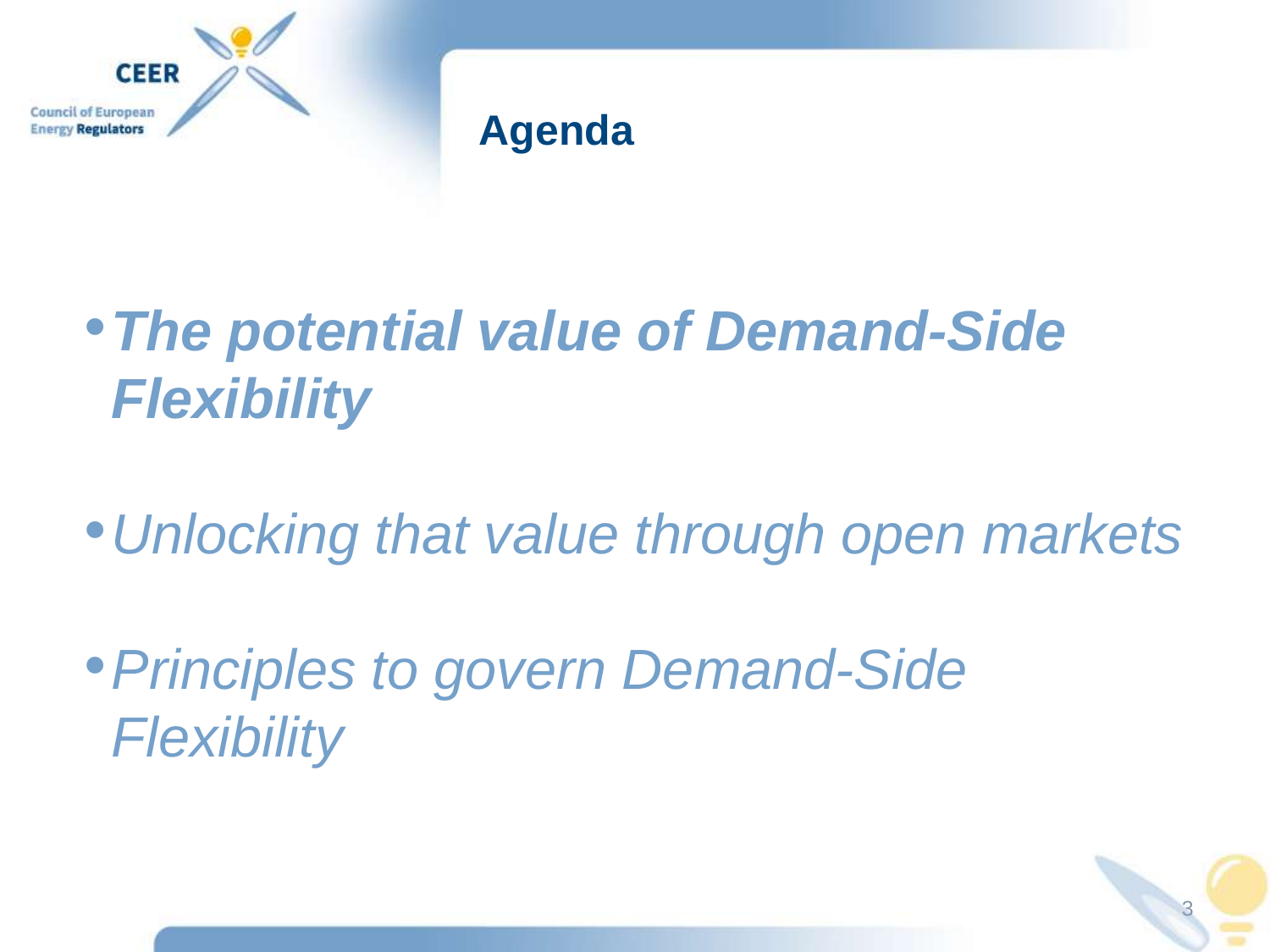

# **Energy markets are evolving…challenges**

- Massive changes in energy system due to environmental policy and technological advance
	- ▶Increased amount of intermittent Renewable Energy Sources (RES)
	- ▶ Distributed generation; new market players
	- ▶ Technology: smart meters, smart grids; electrification of heat and power
	- ▶ Security of supply concerns
	- ►Consumers: increasingly aware and concerned (prices, trust, privacy, the environment)

4

# • **Demand-Side Flexibility is** *part* **of the response**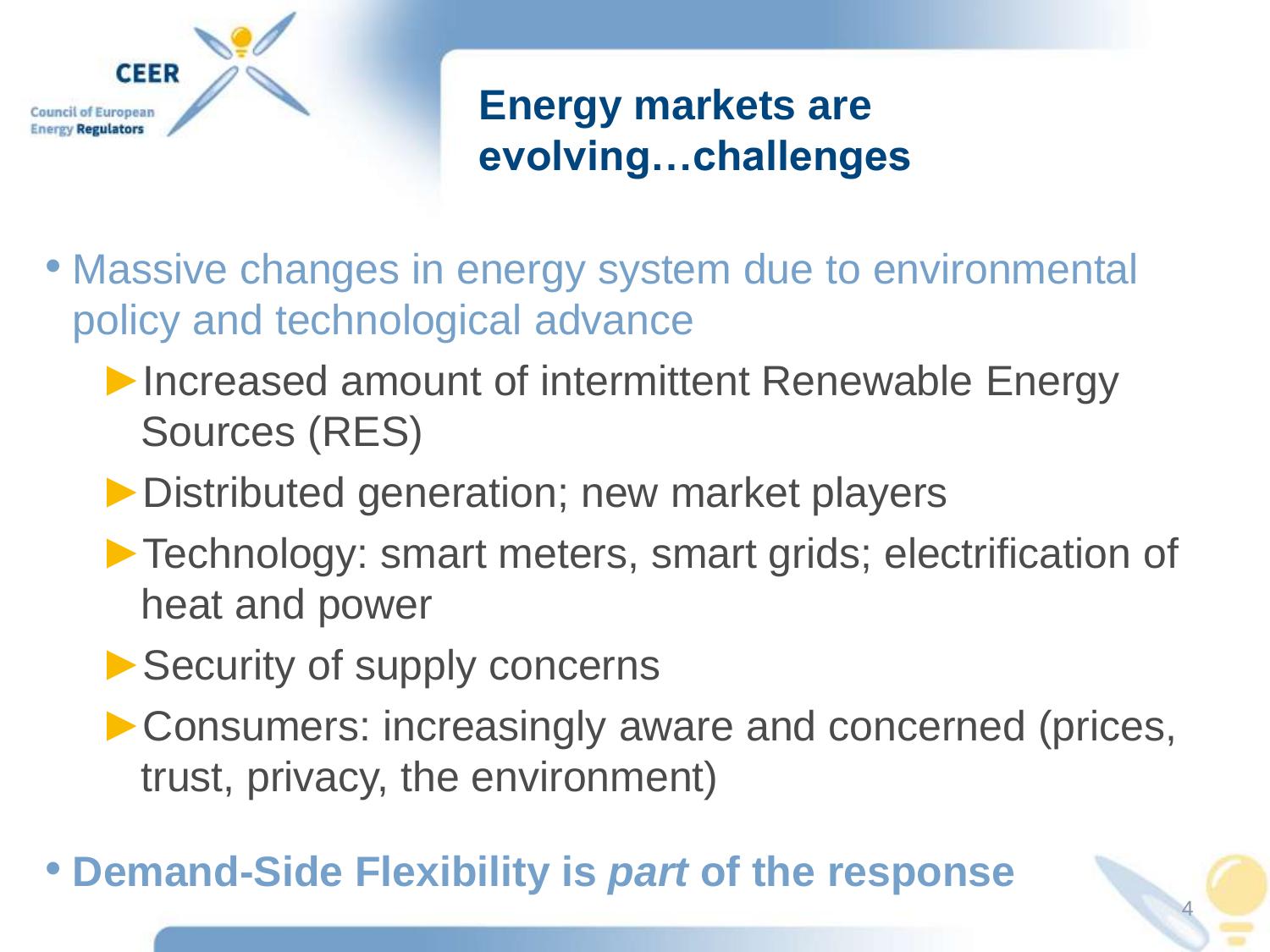

# **Where's the value?**

#### DSF value throughout the energy system

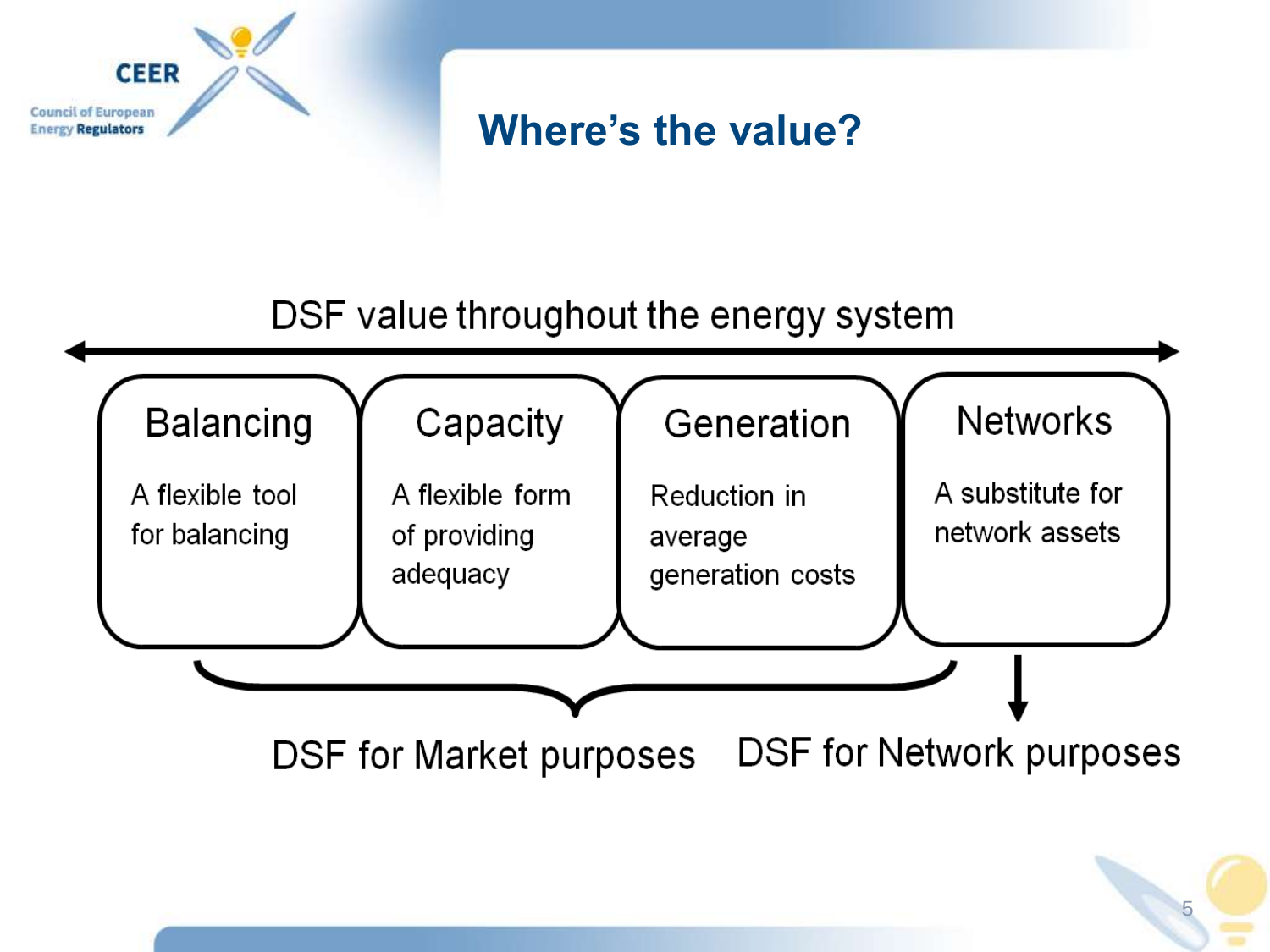**CEER Council of European** 

#### **Energy Regulators**

### **Potential benefits of DSF**

| <b>Potential</b><br><b>benefits</b>                        | <b>Details</b>                                                                                                                                                 | <b>Valuation</b><br>(where<br><b>DSF</b><br>service/product engages)                                                                               |
|------------------------------------------------------------|----------------------------------------------------------------------------------------------------------------------------------------------------------------|----------------------------------------------------------------------------------------------------------------------------------------------------|
| <b>Improved long-</b><br>term security of<br><b>supply</b> | <b>Avoided investment in peak</b><br>$\bullet$<br>generation units<br><b>Back up for intermittent generation</b><br>$\bullet$                                  | <b>Participation in capacity remuneration</b><br>$\bullet$<br>mechanisms                                                                           |
| <b>Improved short-</b><br>term security of<br>supply       | <b>Additional flexibility, reduction of</b><br>$\bullet$<br><b>balancing costs</b>                                                                             | <b>Participation in balancing reserves (capacity</b><br>$\bullet$<br>+ energy remuneration)                                                        |
| <b>Reduced market</b><br>price                             | <b>Production cost savings</b><br>$\bullet$<br><b>Lower spot prices</b><br>$\bullet$                                                                           | <b>Spot price</b><br>$\bullet$                                                                                                                     |
| <b>Reduced</b><br>network costs                            | <b>Reduction of losses recovery costs</b><br>$\bullet$<br><b>Avoided investment costs</b><br>$\bullet$                                                         | <b>Reduced network tariffs</b><br>$\bullet$<br>Difficult to assess the value at this stage<br>$\bullet$                                            |
| <b>Better</b><br>integration of<br>renewables              | <b>Increased flexibility to manage</b><br>$\bullet$<br>renewables intermittency                                                                                | <b>Cheaper balancing reserves</b><br>$\bullet$<br><b>Wholesale market (negative prices/RES</b><br>$\bullet$<br>curtailment)                        |
| <b>Environmental</b><br>benefits and<br>energy savings     | Potential reduction of global CO <sub>2</sub><br>$\bullet$<br>emissions<br>If deferment is less than 100%<br>$\bullet$                                         | <b>EU ETS dedicated mechanism</b><br>$\bullet$<br>Dedicated mechanisms (white certificates,<br>$\bullet$<br>direct subsidies programme)            |
| <b>Social and</b><br>economic<br><b>benefits</b>           | <b>Reduction of fossil fuel import</b><br>$\bullet$<br>dependency<br><b>Industrial competitiveness</b><br>$\bullet$<br><b>Jobs and innovation</b><br>$\bullet$ | <b>Risk covered in the pricing of fossil</b><br>$\bullet$<br>generation<br>No direct link with DSF action<br><b>Net jobs creation</b><br>$\bullet$ |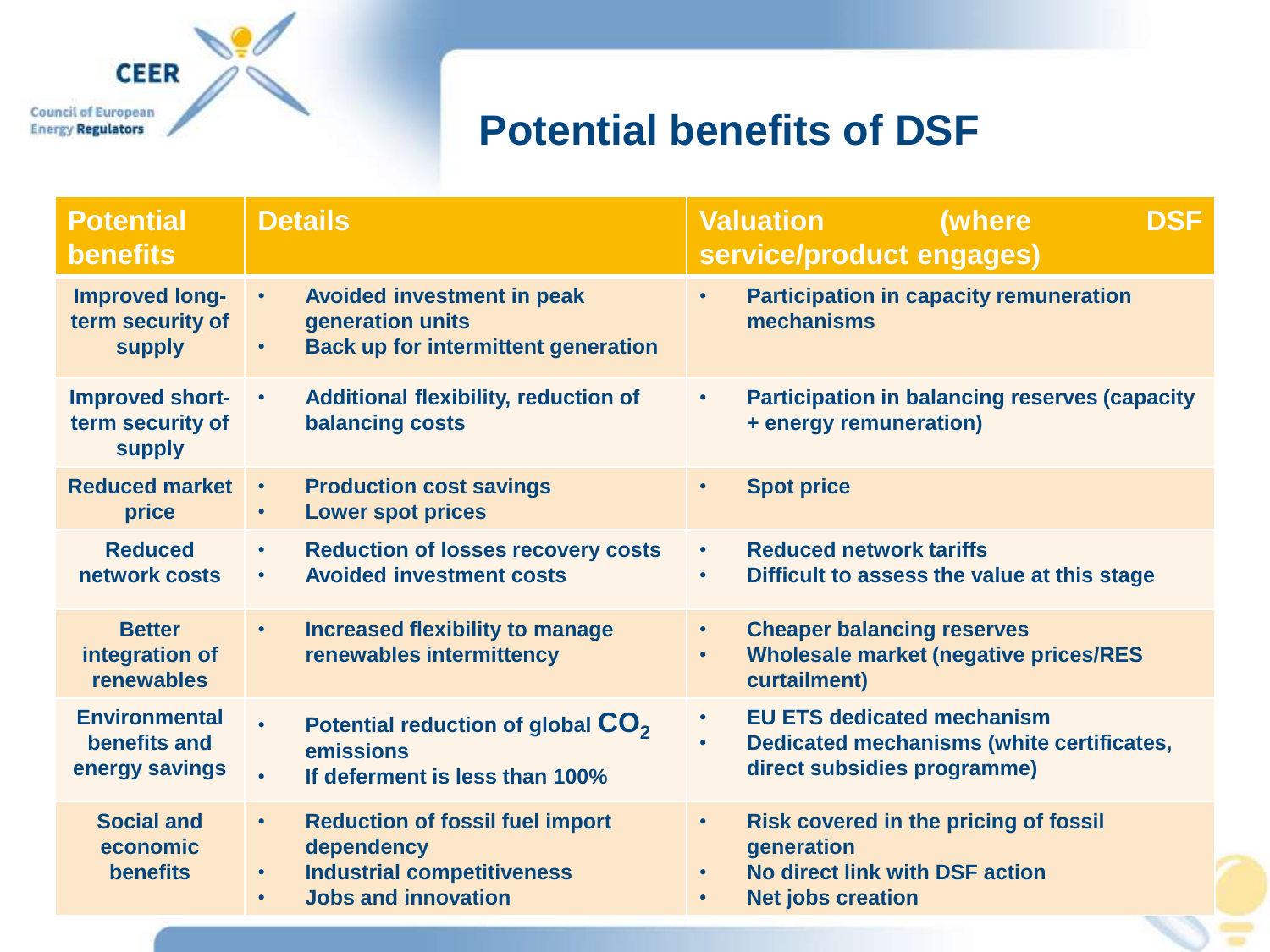

#### **Agenda**

•*The potential value of Demand-Side Flexibility*

•*Unlocking that value through open markets*

•*Principles to govern Demand-Side Flexibility*

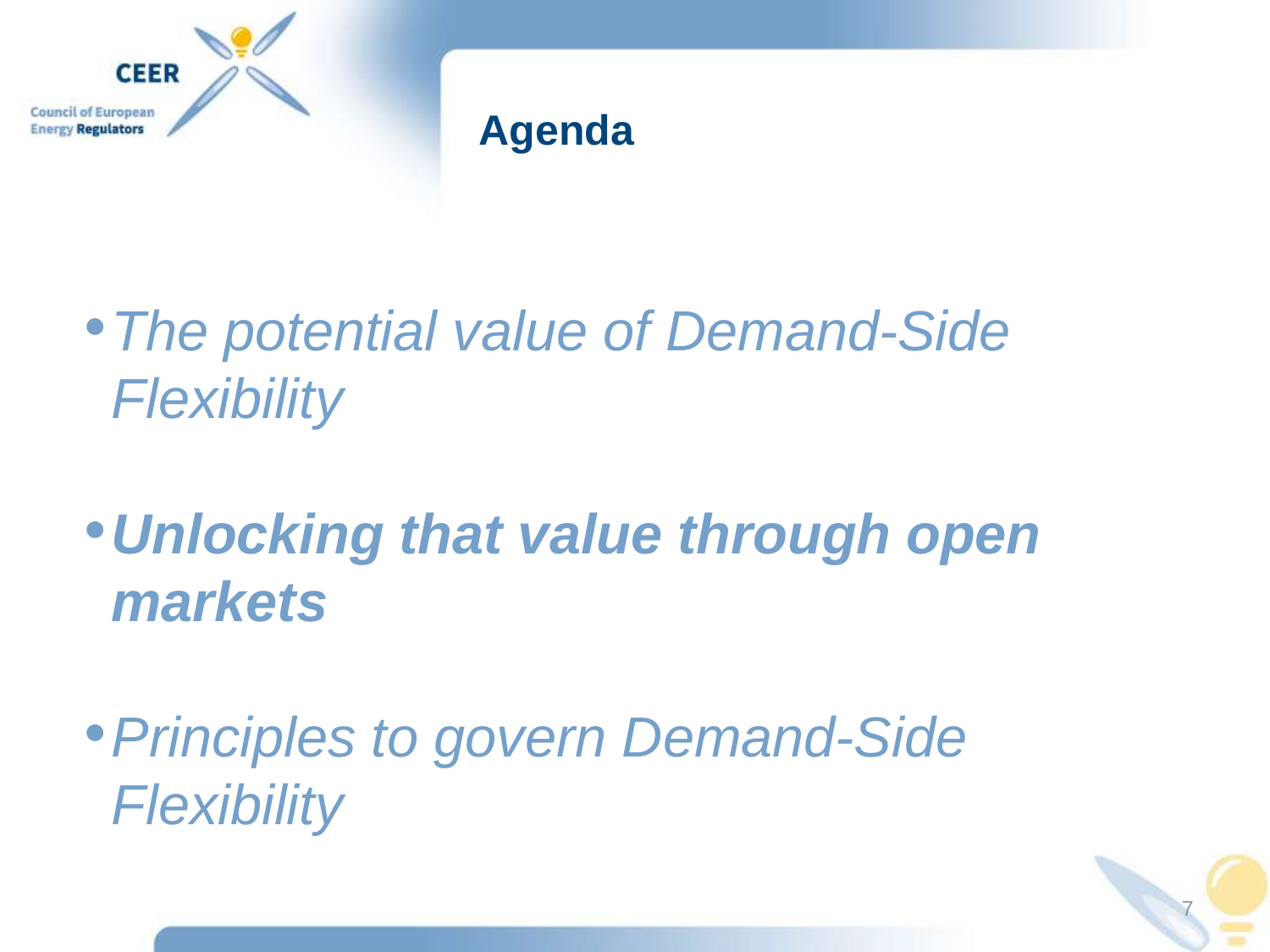

#### **Where we are currently?**

- DSF is so far mainly offered **by large industrial consumers** and mainly in the **balancing markets**
- For smaller consumers, DSF is so far **not a real option** although some countries enable them to participate either independently or through an aggregation service provider
- Energy systems historically designed **from the supply side** – **the process to open up demand side will be progressive**
- **Post EED, IEM and Network Codes, Smart Meters, (and local network balancing) things will change**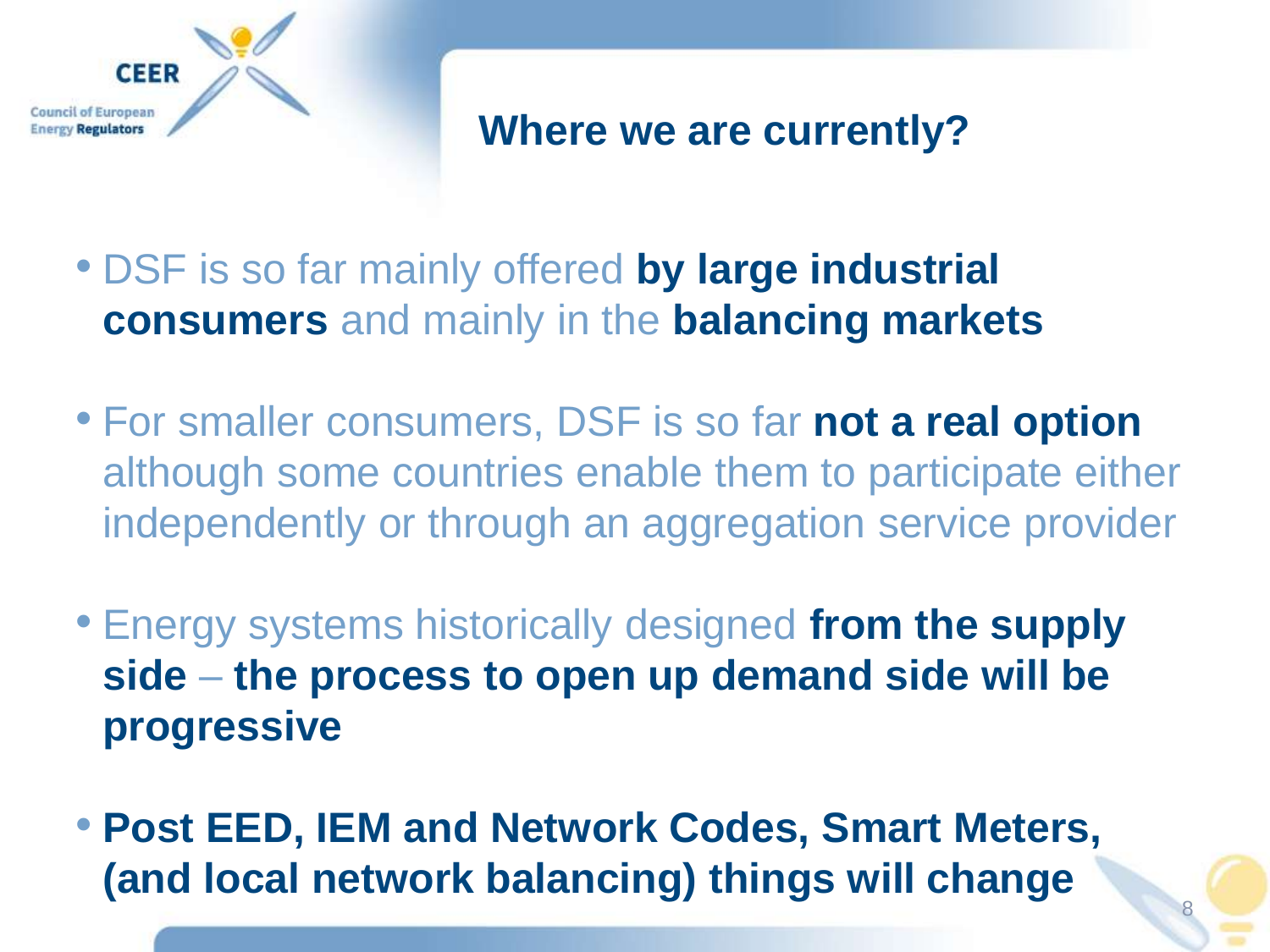

# **Not a market for DSF, but markets open to DSF**

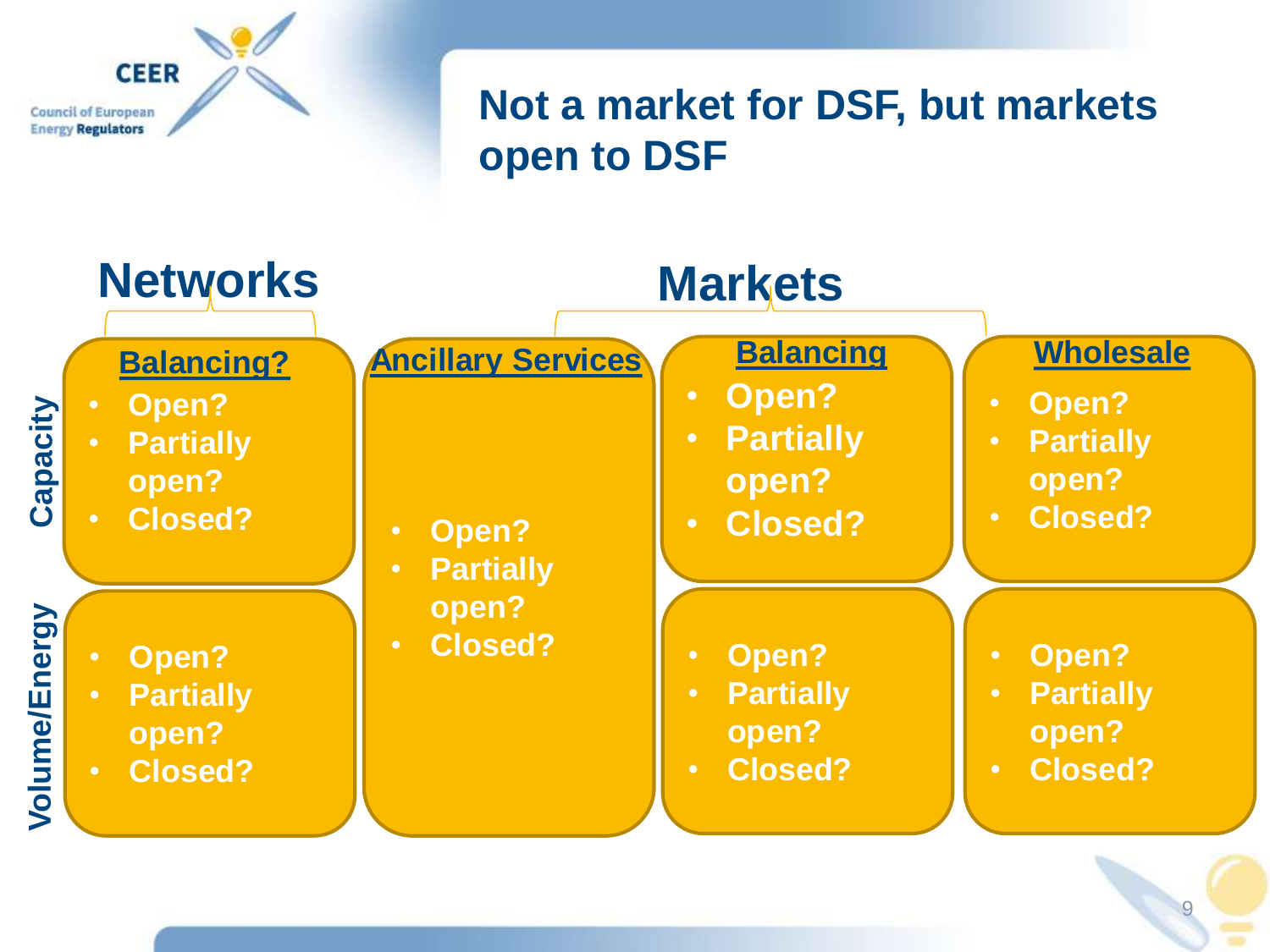

# **Anything in our way?**

# • But some difficulties to be overcome

- ▶ Clearly established roles, responsibilities, relationships among market players
- ▶ DSF needs access to all available energy markets (balancing, wholesale, retail and capacity)
- ▶ The changing role of the DSO
- ► Competition between the market players (new and incumbents)
- ▶ Existing price regulation hinders DSF
- ►Technological compatibility, measurement & verification, smart meters

10

► Consumer awareness, engagement & understanding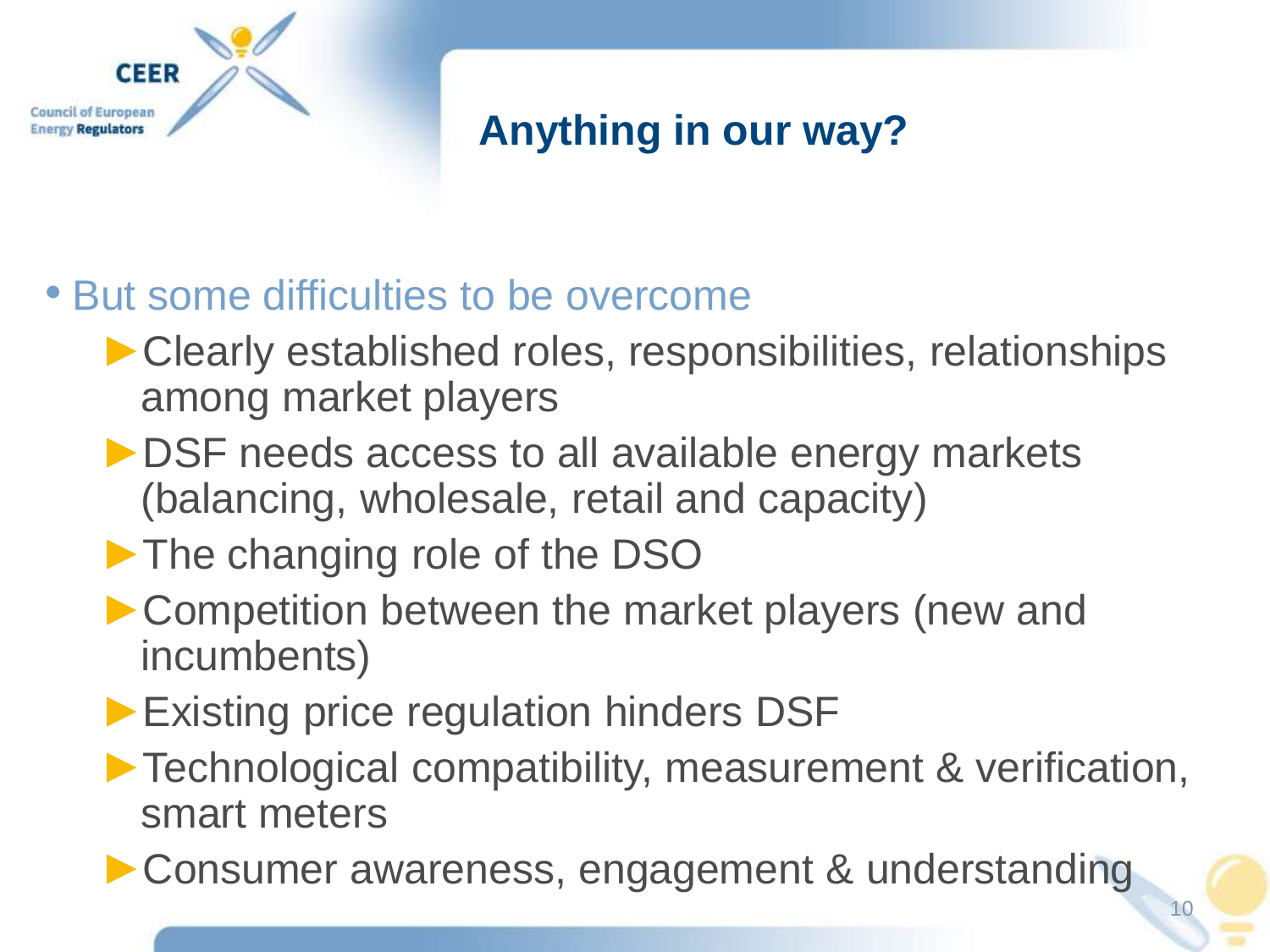

#### **Agenda**

•*The potential value of Demand-Side Flexibility*

•*Unlocking that value through open markets*

•*Principles to govern Demand-Side Flexibility*

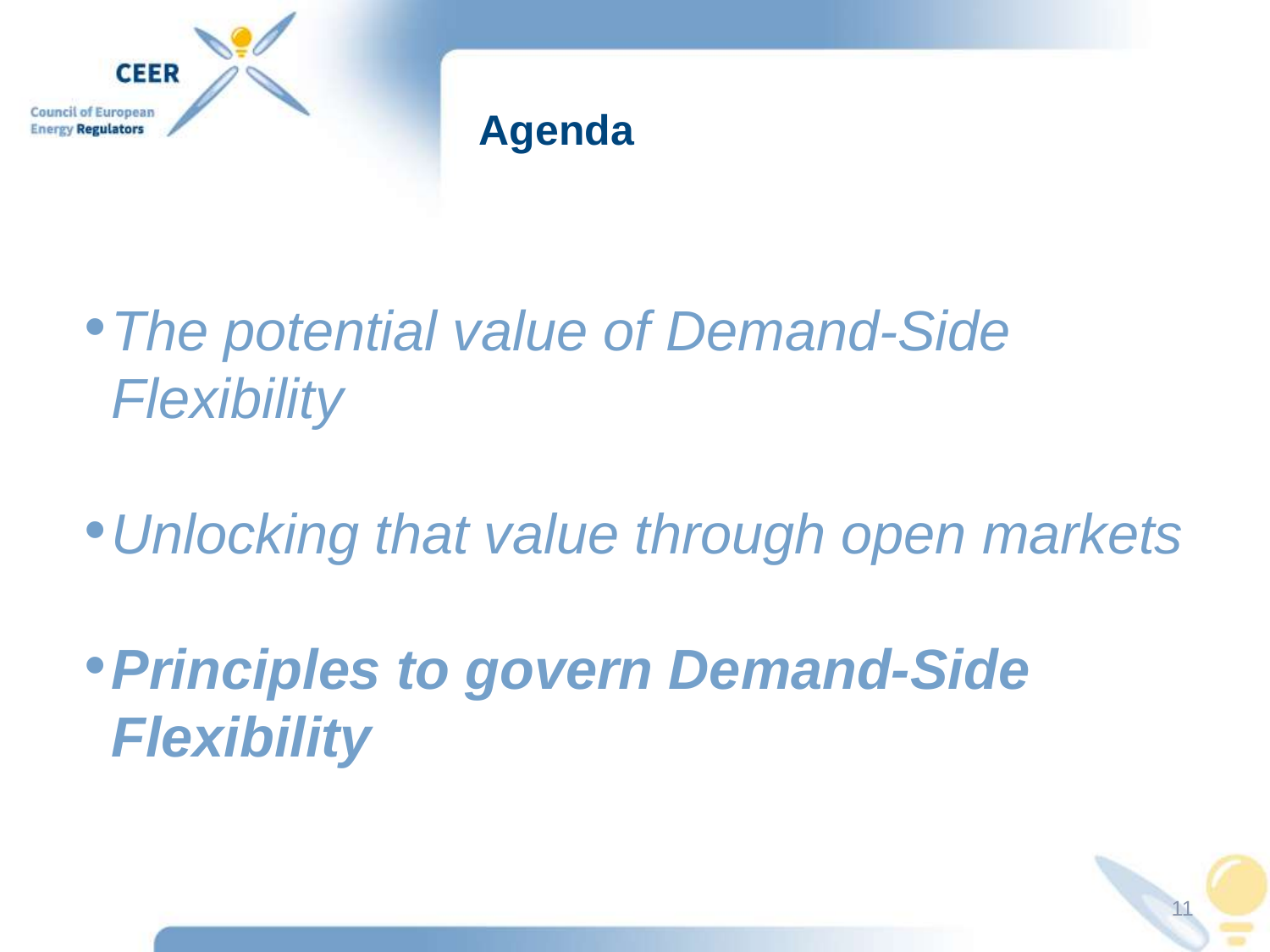

# **High level Principles governing Demand-Side Flexibility**

- As a high-level outcome CEER wants to **unlock the value of demand-side flexibility for the provider/customer**. This requires:
	- ▶ That consumers and market participants have the necessary information and tools to adequately and effectively engage in the market
	- ▶ A market free from barriers that promotes equal access for all parties and new entrants, through interoperable standards and arrangements
	- ▶ A regulatory framework that is flexible enough to adapt in an evolving market

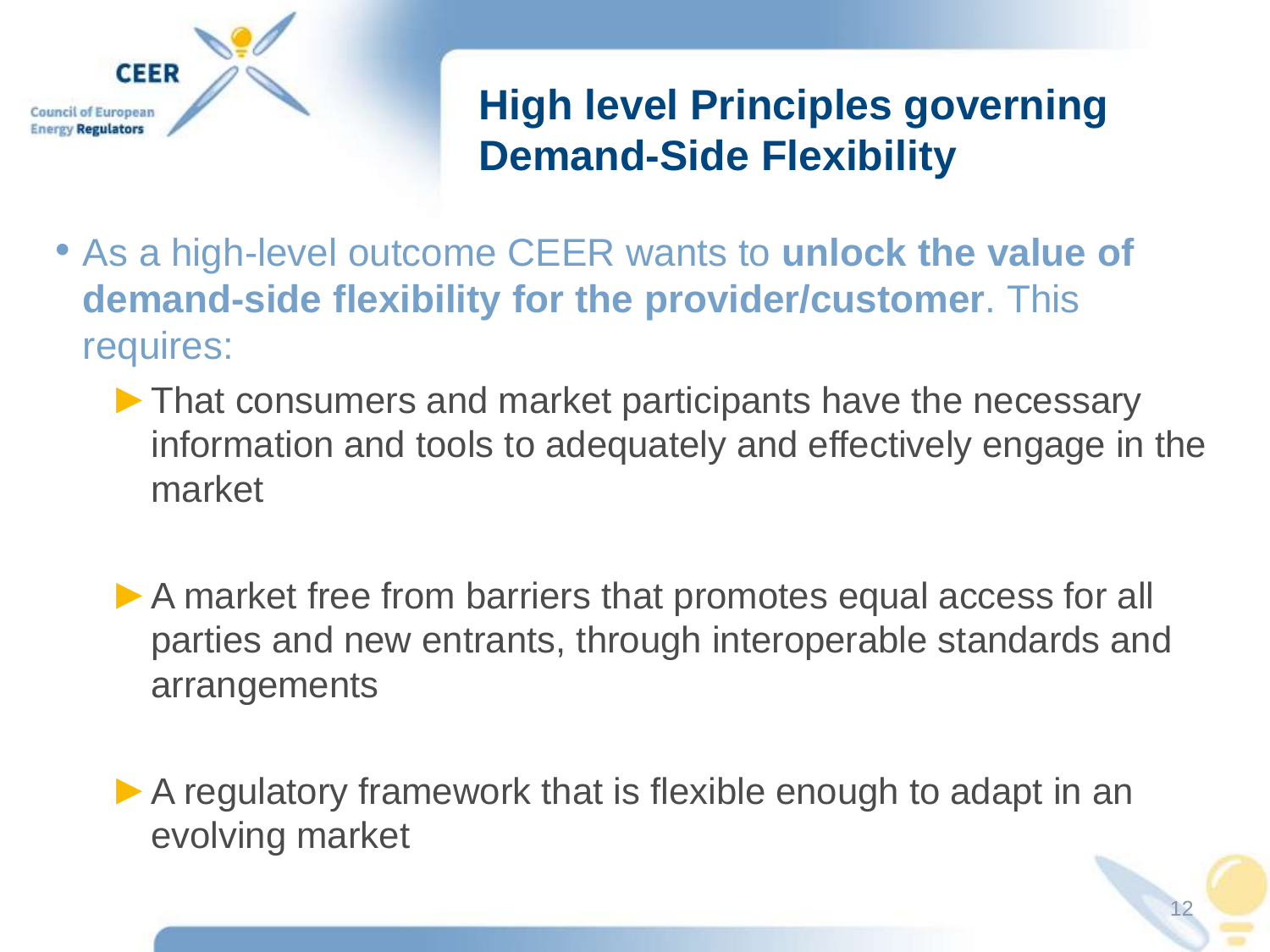

# **High level Principles governing Demand-Side Flexibility**

#### • **More specifically:**

- ► **An independent party should facilitate the administration of the different exchanges (energy, information, financial) between commercial parties**
- ► There should be processes **to ensure that all parties have visibility of the DSF actions taken by any one party which impacts their business**
- ► **Distortions to market signals that would unfairly advantage or disadvantage DSF should be avoided – a level playing field**
- ► **DSF should be considered alongside traditional network reinforcement options by TSOs and DSOs**

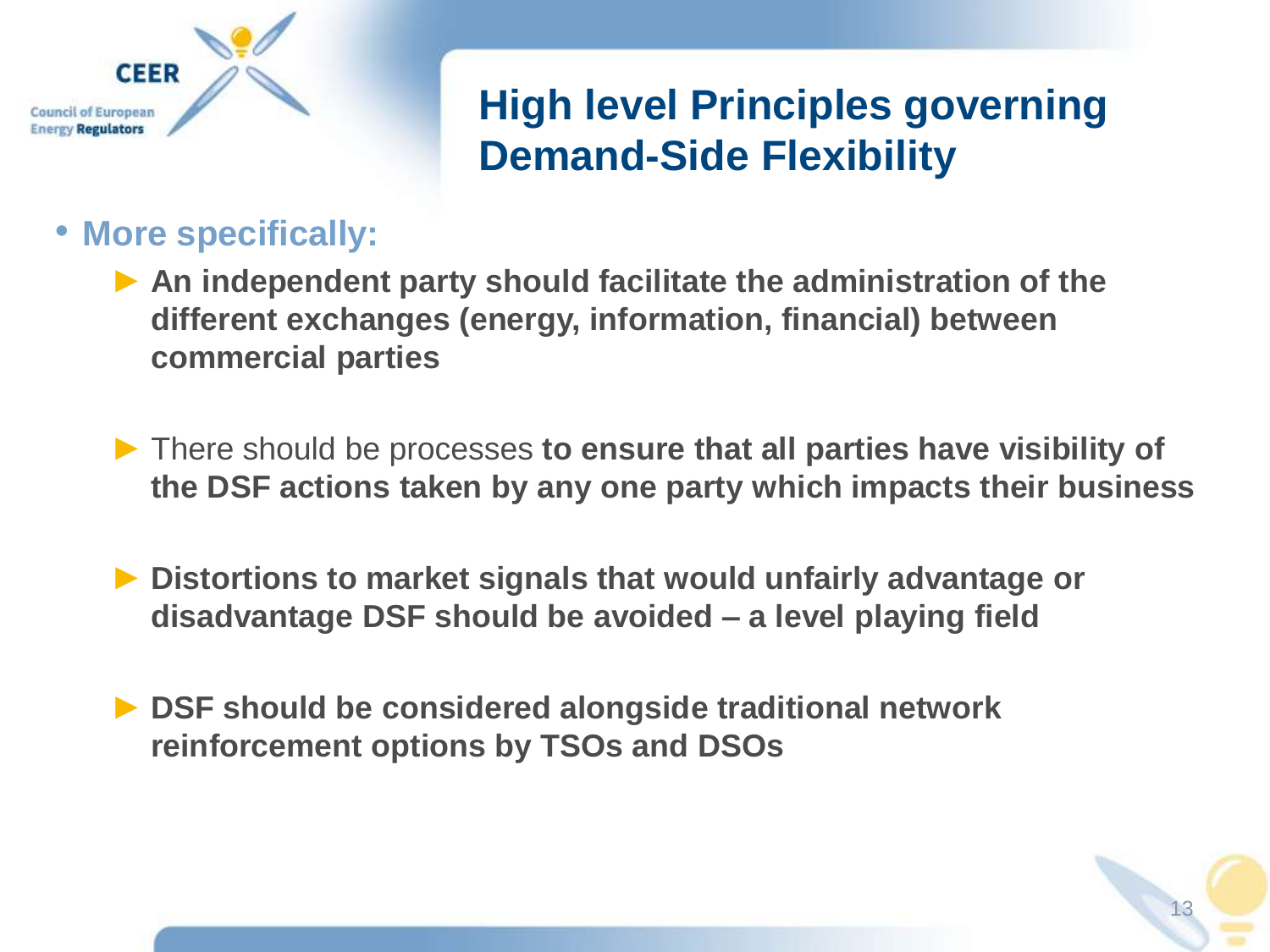

#### **Recommendations**

- 6 short term recommendations
	- ►**Roles and responsibilities clarified**
	- ►**The role of DSOs (and network tariffs)**
	- ►**Standards and methodologies**
	- ►**European network codes maintain a focus on demand side**
	- ►**Continue to quantitatively assess/compare DSF across the EU**
	- ►**Market and regulatory arrangements** allow **system-wide benefits to be passed on to end-use consumers**